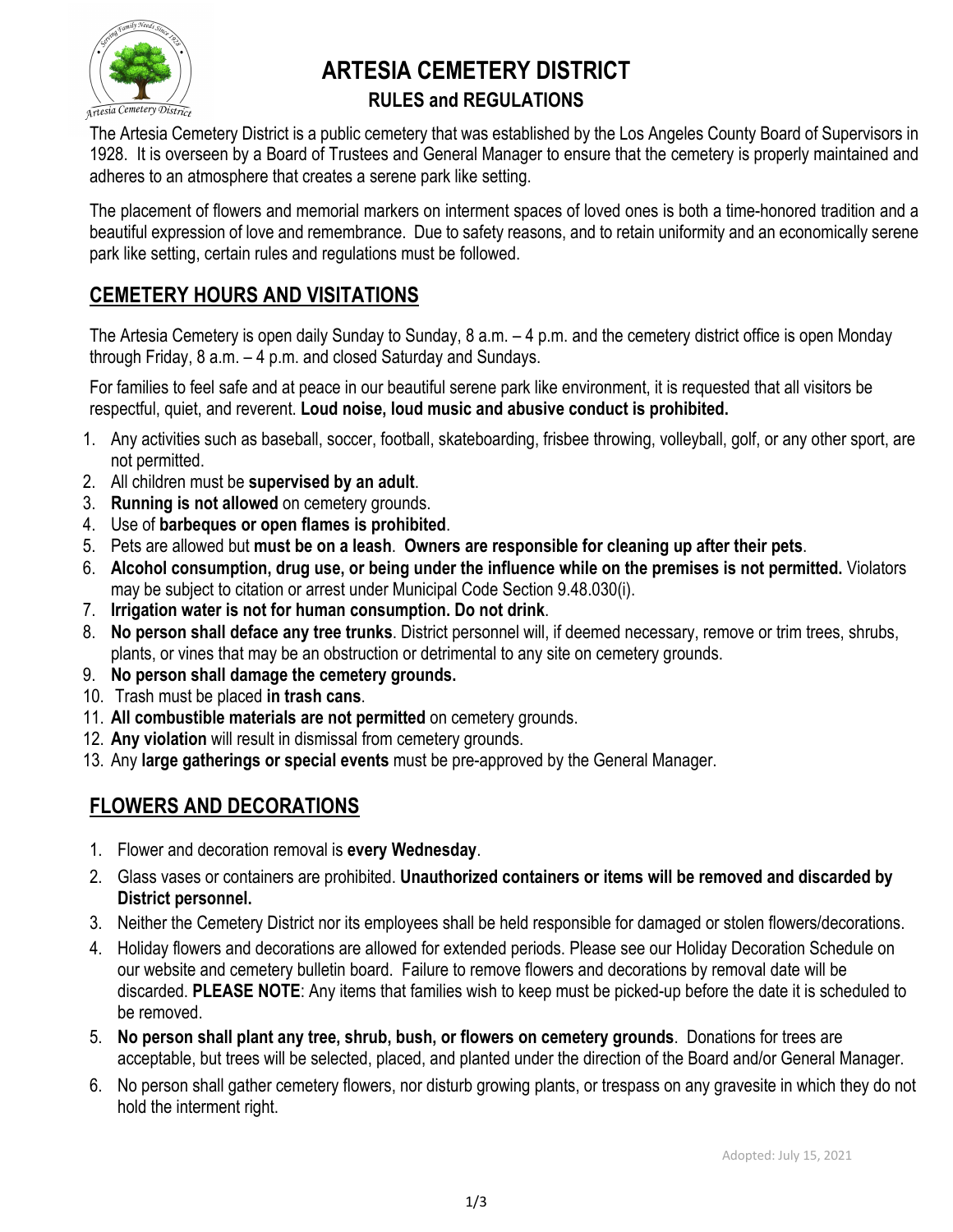### **MEMORIAL MARKERS/HEADSTONES**

- 1. It is important that each decedent buried at the cemetery have a headstone installed for identification purposes. For this reason, the ACD adopted a policy that will make sure that each decedent receives a headstone within 6 months of interment.
- 2. If a headstone is not placed upon 6 months of interment, the ACD will make two (2) written attempts to remind the families requesting compliance. The Written Notices will inform families the need to install a headstone for their loved one.
- 3. If the family fails to respond or comply with the Headstone Marker Placement Policy, then the ACD will place a temporary generic (20" L x 12" W x 3" T) headstone. The temporary generic headstone will have a 2-inch sanded border included in the size.
- 4. The family will be responsible to pay the debt for the temporary generic headstone. The cost for the placement of the temporary generic headstone will be deducted from the "Setting Fee" that was paid at the time of burial.
- 5. Once the family buys the required headstone, the family will incur the cost of 1) Removal of the temporary generic headstone (\$100) 2) New headstone setting fee (\$350) 3) Generic headstone fee if it has not been paid.
- 6. All Memorial Markers and Headstones are installed by the Artesia Cemetery District personnel only.

### **INTERMENTS**

- 1. Interment rights may be purchased at the Artesia Cemetery District Office. Upon payment in full, including payment to the Endowment Care Fund, a Certificate of Interment Rights, executed by the General Manager or authorized representative of the Board of Trustees, shall be issued to the purchaser.
- 2. Families are requested to call the cemetery office in advance to schedule an appointment for arrangements, however, staff will make every effort to coordinate with families who are at need.
- 3. No interment shall be made without a permit from the proper authorities and until the interment order has been signed by a member of the family of the deceased or an authorized person.
- 4. No interment shall be made, or other services rendered until all fees are paid. All fees for services must be paid (3 business days) prior to interment.
- 5. All graves will be dug to depth, which allows a minimum of 18 inches of earth to be placed on top of all vaults, crypts, and liners or cremated remains container. All single adult graves shall be dug to a depth of five feet at the center. Cremation sites shall be dug to a minimum depth of thirty inches. Opening and closing graves shall be made by District personnel only or those acting under the direction of District staff.
- 6. A minimum container of cloth covered wood casket with handles is required for all interments except cremated remains. A durable container is required for all cremated remains interments. Standard vaults, crypts, and liners of steel, polymer, or concrete must be used for all interments except for cremated remains. The use of cremated remains vaults is required. You may purchase a cremation vault from the District.
- 7. A maximum of three (3) cremated remains containers may be placed in an in-ground full grave.
- 8. Interments shall be made on Monday through Friday, between 9 a.m. and 1:00 p.m., unless a late burial or weekend interment has been approved by the General Manager or office staff. A late burial fee and/or weekend fee will need to be paid in full prior to interment.